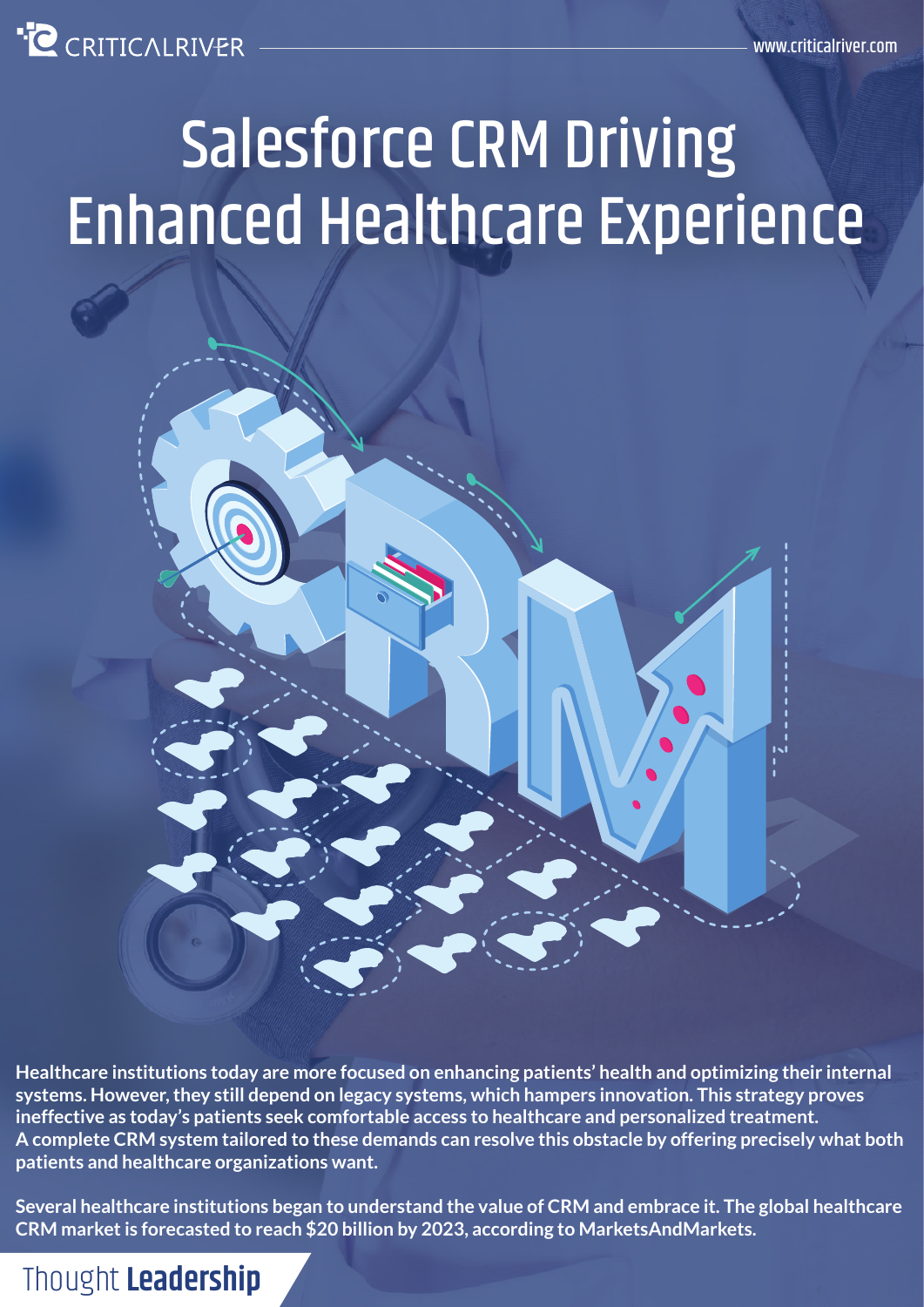#### A Sneak-Peak into Salesforce Healthcare CRM

Salesforce Healthcare CRM is a complete solution, targeting healthcare institutions that want to separate themselves by offering a better patient experience. This CRM tool helps healthcare hospitals build one-to-one relationships with their current patients and draw new ones.

Salesforce CRM allows building comprehensive patient profiles and obtaining an in-depth picture of a patient's health using Einstein-based analytics.

The tool also helps to segment patients into groups based on their health requirements. Additionally, it grants a reliable platform for storing patients' electronic health reports and making them available to all authorized individuals.

#### A Sneak-Peak into Salesforce Healthcare CRM

Intuitive Surgical is an advanced healthcare company that launched the da Vinci Surgical System in the late 90s. As the business developed, their current customer management system, based on spreadsheets, was no longer viable. They started looking for more effective options to handle their sales and plan for a better tomorrow. This was when they adapted to Salesforce.

For Intuitive Surgical, Salesforce CRM became a sound system for saving and analyzing different patientrelated data types and producing relevant insights in real-time. Moreover, they gladly embraced the Chatter choice that enabled safe and fast interaction between its salespeople.

## Salesforce CRM functionalities that set them apart!

#### Task Management

The Salesforce CRM task management segment enables the clinical staff to add and delegate tasks, assign priorities, etc. The module carries a chatting functionality and extends a reliable and centralized place for discussions with co-workers, other providers, and patients.

#### Communication

Salesforce CRM strives to extend a safe setting for conversation inside the healthcare institution and with patients. It involves scheduling meetings, tracing formal communications by phone and email, and simply chatting with co-workers about beneficial books and workshops.

#### Patient Profile Management

This segment lets healthcare staff build patient profiles and modernize existing ones. The patient profile includes contact data, demographics, reports of medical situations, former and planned meetings, etc.

#### Reporting

This module is accountable for creating custom reports, like a patient's adherence to the medication plan, campaign Return On Investment, and referral patients' dashboard.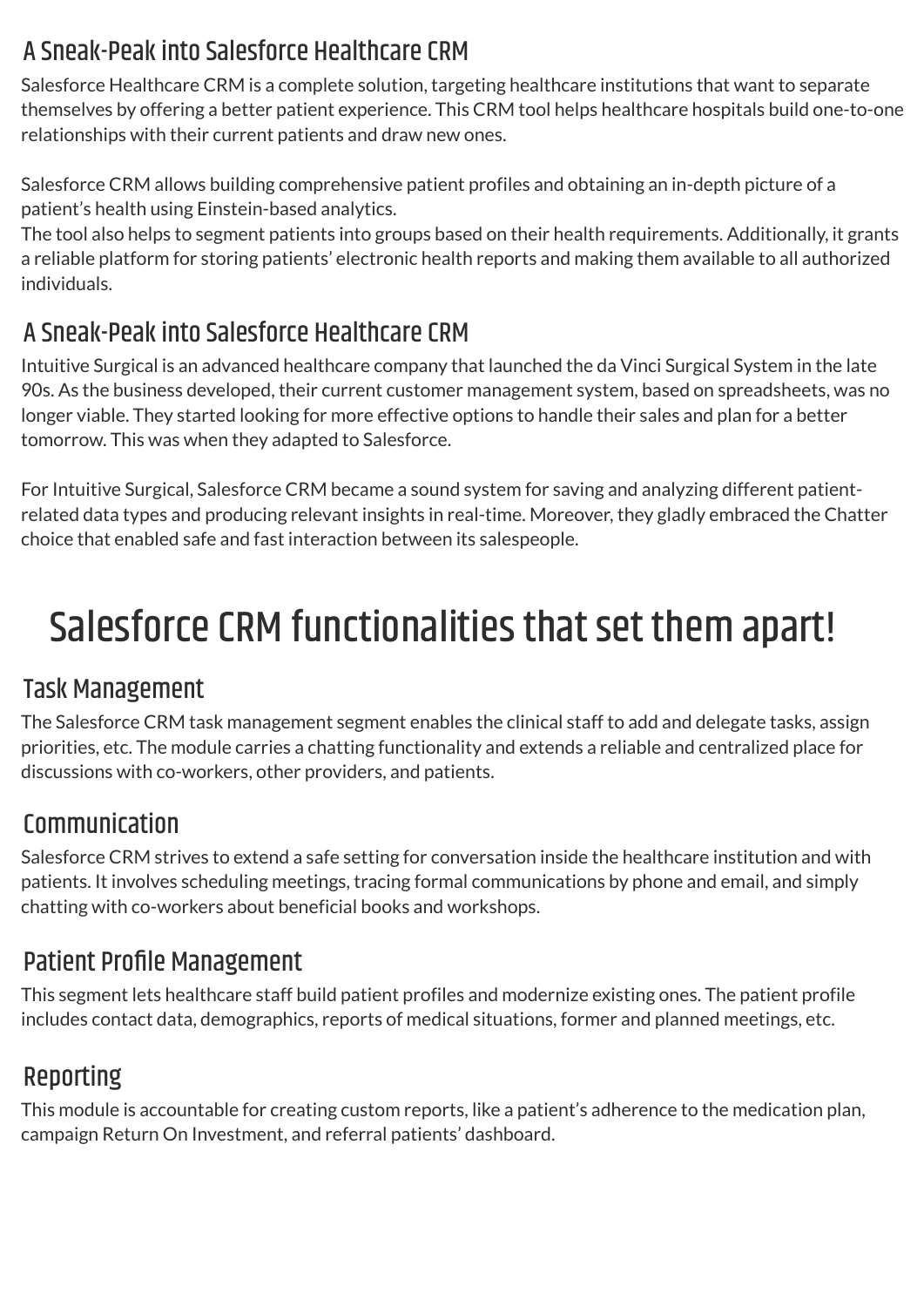### How Salesforce creates new opportunities? & Benefits?

Healthcare institutions are wary about advertising their use of CRM since it is a well-known sales tool. However, Salesforce CRM brings benefits like helping healthcare departments establish their internal processes, enhancing their relationships with patients, and drawing new patients.

Today, customers expect to experience a personalized service every time they are dealing with service providers. Those in the healthcare industry are no exception.

- Salesforce CRM offers many chances to stay in touch with the patient and enhance their health management engagement. Salesforce CRM automates medication consumption reminders and follow-up emails with health advice and healthcare services related to their health.
- Health care workers are not always open to answer phone calls and emails, even though patients might have such needs. Salesforce has an intelligent chatbot that can respond to patients' concerns and comfort them.
- Salesforce CRM enables healthcare institutions to store and recover important patient data such as birthdate, gender, profession, etc. It helps send patients wishes, discounts on appropriate medical treatments, notices about medication intakes, and newsletters including health advice meant for particular patient groups. It automates appointment notices and enables prompt rescheduling if the patient cannot make it on time.
- Salesforce helps tracking and management of referral patients. Suppose it identifies that the patient hasn't planned for an appointment. It will inform the healthcare facility to reach out to the patient and continue the disrupted care.
- Salesforce CRM can automatically give post-appointment feedback surveys to patients and probe the collected data. It helps assess the quality of services and convert unhappy patients back by taking appropriate and suitable action.
- Salesforce CRM enables including several security mechanisms to protect patients' health data. It involves data encryption, multi-level authentication, HIPPA-compliant data storage, and digital signature.
- Salesforce enables effective and reliable communication workflows. It serves as a well-protected centralized center for precise record-keeping across touchpoints.
- Salesforce CRM can gather and update a patient's payment details and produce bills. It incorporates analytical tools allowing real-time tracking of the payment. It will enable the healthcare department to schedule automatic warnings if the payment is not completed on time.